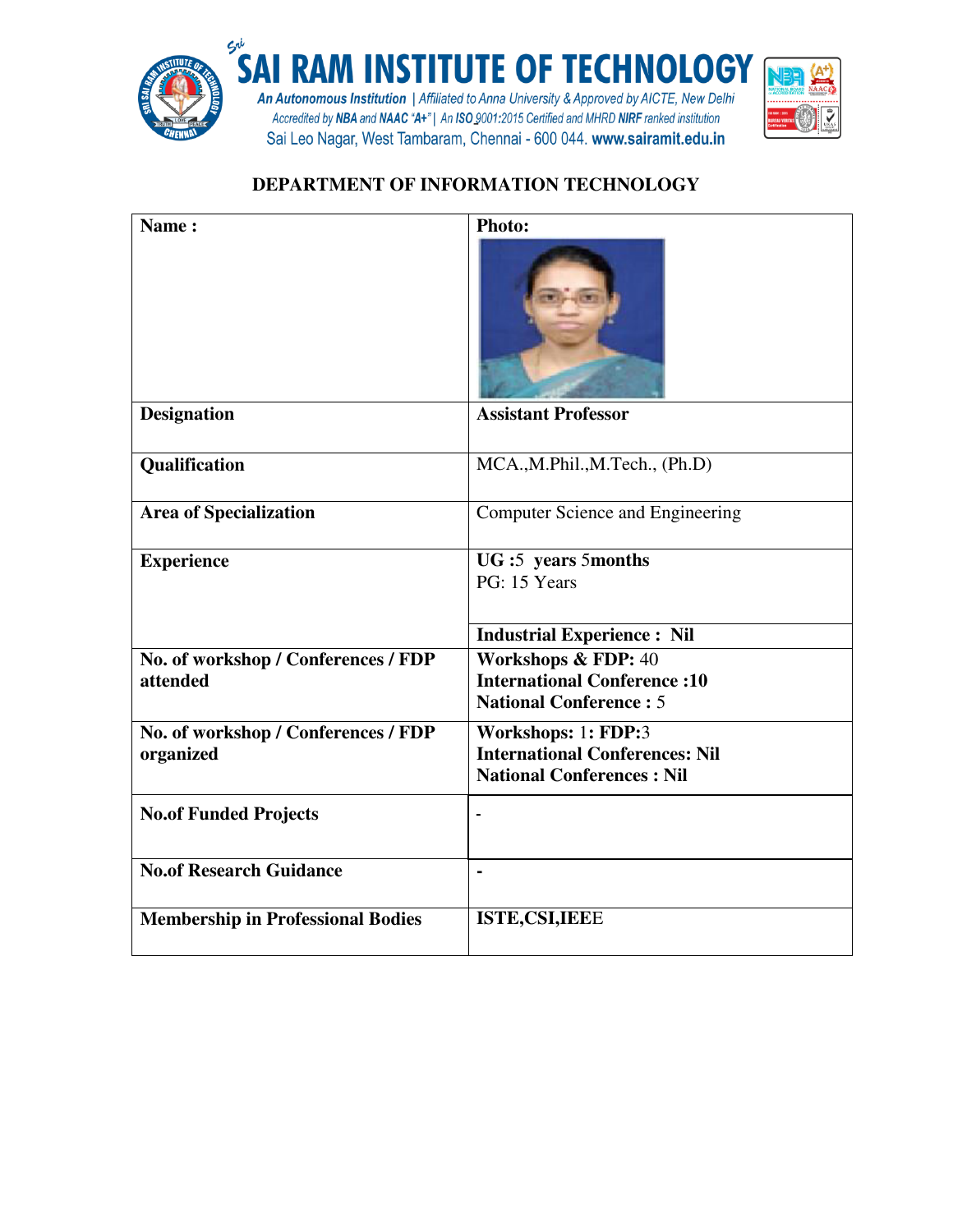## **PROFESSIONAL EXPERIENCE:**

| S.No | Organization             | <b>Post Held</b>                  | Number of    | From      | To        |
|------|--------------------------|-----------------------------------|--------------|-----------|-----------|
|      |                          |                                   | <b>Years</b> |           |           |
| 1.   | Sri Sai Ram Institute of | Assistant Professor - I           | $4.10$ years | 16/6/2017 | Till date |
|      | Technology               |                                   |              |           |           |
| 2.   | Sri Sai Ram Engineering  | Assistant Professor - I 9.4 years |              | 4/2/2008  | 15/6/2017 |
|      | College                  |                                   |              |           |           |
| 3.   | Sri Sai Ram Engineering  | Lecturer                          | 6.3 years    | 3/7/2000  | 30/9/2006 |
|      | College                  |                                   |              |           |           |

## **FACULTY ACHIEVEMENTS:**

| <b>Publications</b> | <b>Journals</b> | 1. "Implementation of Image compression and Encryption        |
|---------------------|-----------------|---------------------------------------------------------------|
|                     |                 | using XML Signatures for Law Enforcing Authorities",          |
|                     |                 | International Journal of Computer Network and Security, Vol 1 |
|                     |                 | 2. Enterprise Cloud – Wave of the Future", International      |
|                     |                 | Journal of Mathematics and Engineering with Computers         |
|                     |                 | Vol2.No1-2 ISSN 2230-8911                                     |
|                     |                 | 3. Platform Autonomous Custom Scalable Service using          |
|                     |                 | Oriented Cloud<br>Computing Architecture",<br>Service         |
|                     |                 | Journal of Engineering Research<br>International<br>and       |
|                     |                 | Applications (IJERA) ISSN: 2248-9622, Vol. 2, Issue 2, Mar-   |
|                     |                 | Apr 2012, pp.1467-1471.                                       |
|                     |                 | 4. Automatic Structuring of Semantic Web Services – An        |
|                     |                 | Approach", International Journal of Computer $\&$             |
|                     |                 | Communication Technology (IJCCT) ISSN (ONLINE): 2231 -        |
|                     |                 | 0371 Volume 4, Issue 1, 2013.                                 |
|                     |                 | 5. "Fault Tolerance in Grid – An Overview", International     |
|                     |                 | Journal of Advanced Computational Engineering and             |
|                     |                 | Networking, ISSN: 2320-2106, Volume-1, Issue-10, Dec-2013     |
|                     |                 | 6"Adaptive Fault Tolerance – Byzantine Technique",            |
|                     |                 | International Journal of Latest Trends in Engineering and     |
|                     |                 | Technology (IJLTET) e-ISSN :2278-621X, Special Issue          |
|                     |                 | 7." Fault Tolerance using Adaptive Checkpoint in Cloud–An     |
|                     |                 | Approach", International Journal of Computer Applications     |
|                     |                 | (0975 – 8887) Volume 175 – No.6, October 2017                 |
|                     |                 | 8. Review on failure forecast in cloud for a fault tolerant   |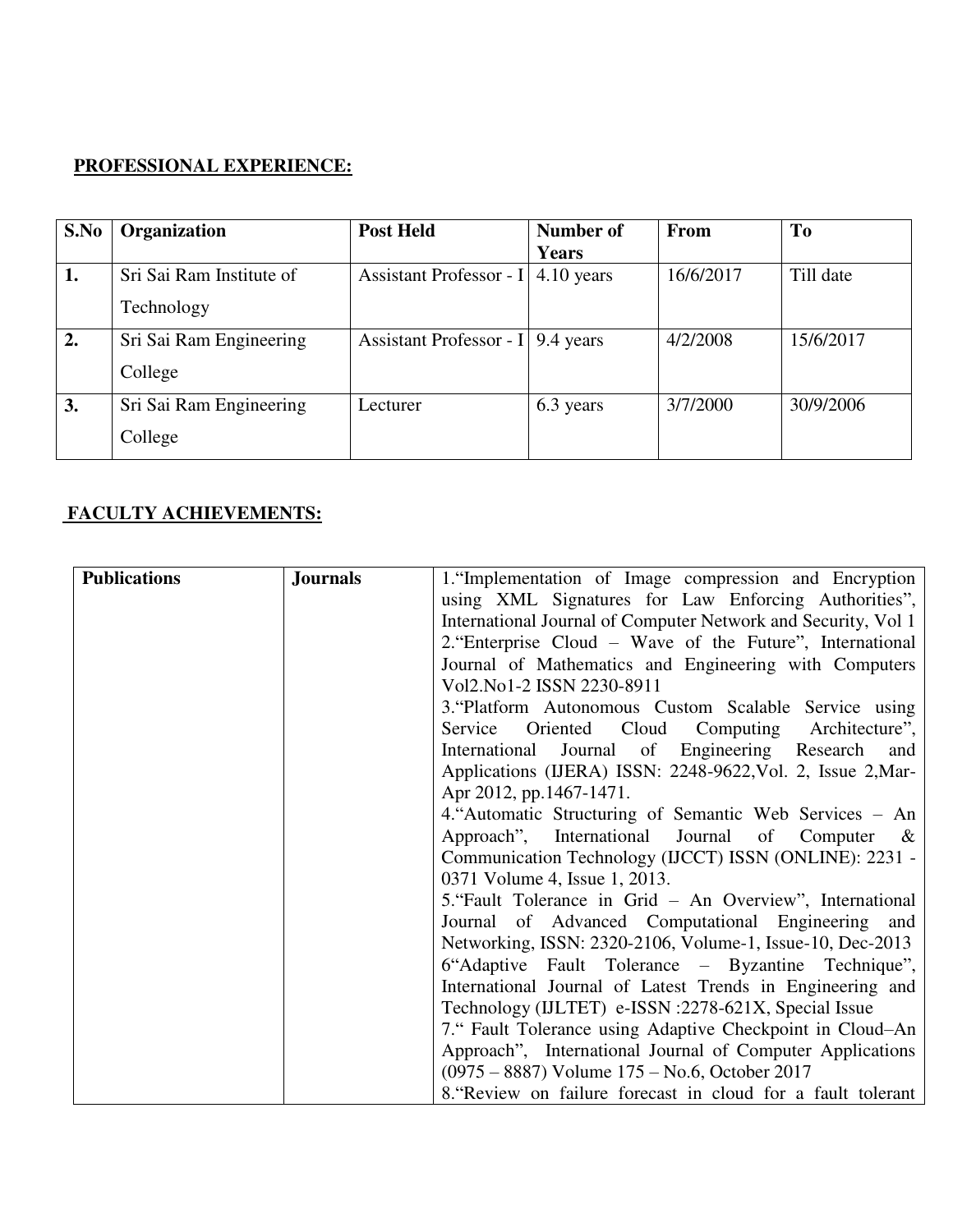|                     | system", International Journal of Engineering & Technology,      |
|---------------------|------------------------------------------------------------------|
|                     | DOI: 10.14419/ijet.v7i2.33.13857 Published on: 08-06-2018        |
|                     | 9. An Assessment Survey of Cloud Simulators for Fault            |
|                     | Identification",<br><b>IEEE</b><br>DOI:<br>Xplore<br>Library,    |
|                     | 10.1109/ICCCT2.2019.8824992, 2019                                |
|                     | 10. "Enhanced fault identification and optimal task prediction   |
|                     | (EFIOTP) algorithm during multi-resource utilization in cloud-   |
|                     | based knowledge and personal computing", Personal and            |
|                     | https://link.springer.com/article/10.1007/s00779-<br>Ubiquitous, |
|                     | 019-01265-6, 2019                                                |
|                     | 11. "Fault Aware Dynamic Resource Manager for Fault              |
|                     | Recognition and Avoidance in Cloud", Computer Systems            |
|                     | Science & Engineering, DOI:10.32604/csse.2021.015027,            |
|                     | 2021                                                             |
|                     | 12. "Smart Tree Management with Biodiversity Preservation        |
|                     | Using Image Processing and Blockchain Technology", IEEE          |
|                     | Xplore Library, DOI: 10.1109/ICSCAN53069.2021.9526540,           |
|                     | 2021                                                             |
|                     | 13. "Topical Sentiment Classification to Unmask the Concerns     |
|                     | of General Public during COVID-19 Pandemic using Indian          |
|                     | Tweets", IEEE XPlore, 10.1109/ICCCT53315.2021.9711863,           |
|                     | 2022                                                             |
| <b>Books / Book</b> |                                                                  |
|                     |                                                                  |
| <b>Chapters</b> /   |                                                                  |
| <b>Monographs</b>   |                                                                  |
| <b>Conferences</b>  | <b>National Conferences:</b>                                     |
|                     | 1." Ontology development for Heterogeneous data sources          |
|                     | using UML for simple semantic Information retrieval - A          |
|                     | Design Approach " in the National Conference on "Recent          |
|                     | Trends in Advanced Computing", organized by S.K.R                |
|                     | Engineering College, Chennai.                                    |
|                     | 2. "Security Using Image Compression Techniques", in the         |
|                     | National Conference on "Emerging Trends in Information and       |
|                     | Communication Technology",<br>organized<br>by<br>Saveetha        |
|                     | Engineering College, Chennai.                                    |
|                     | 3. "Business Process Execution Language in Service Chains",      |
|                     | in the National Conference on "Emerging Trends in Business"      |
|                     | Strategies and Information Systems", organized by Thiagarajar    |
|                     | School of Management, Madurai.                                   |
|                     | 4. "Challenges, Use Case, Scenarios : Cloud Computing", in       |
|                     | the National Conference on "Emerging                             |
|                     | Computers",<br>Technologies<br>in<br>organized<br>Sri<br>by      |
|                     | Muthukumaran Institute of Technology, Chennai.                   |
|                     | 5. "Enterprise Cloud – Wave of the Future", in the National      |
|                     | Conference on "Emerging Trends in<br>Computing"                  |